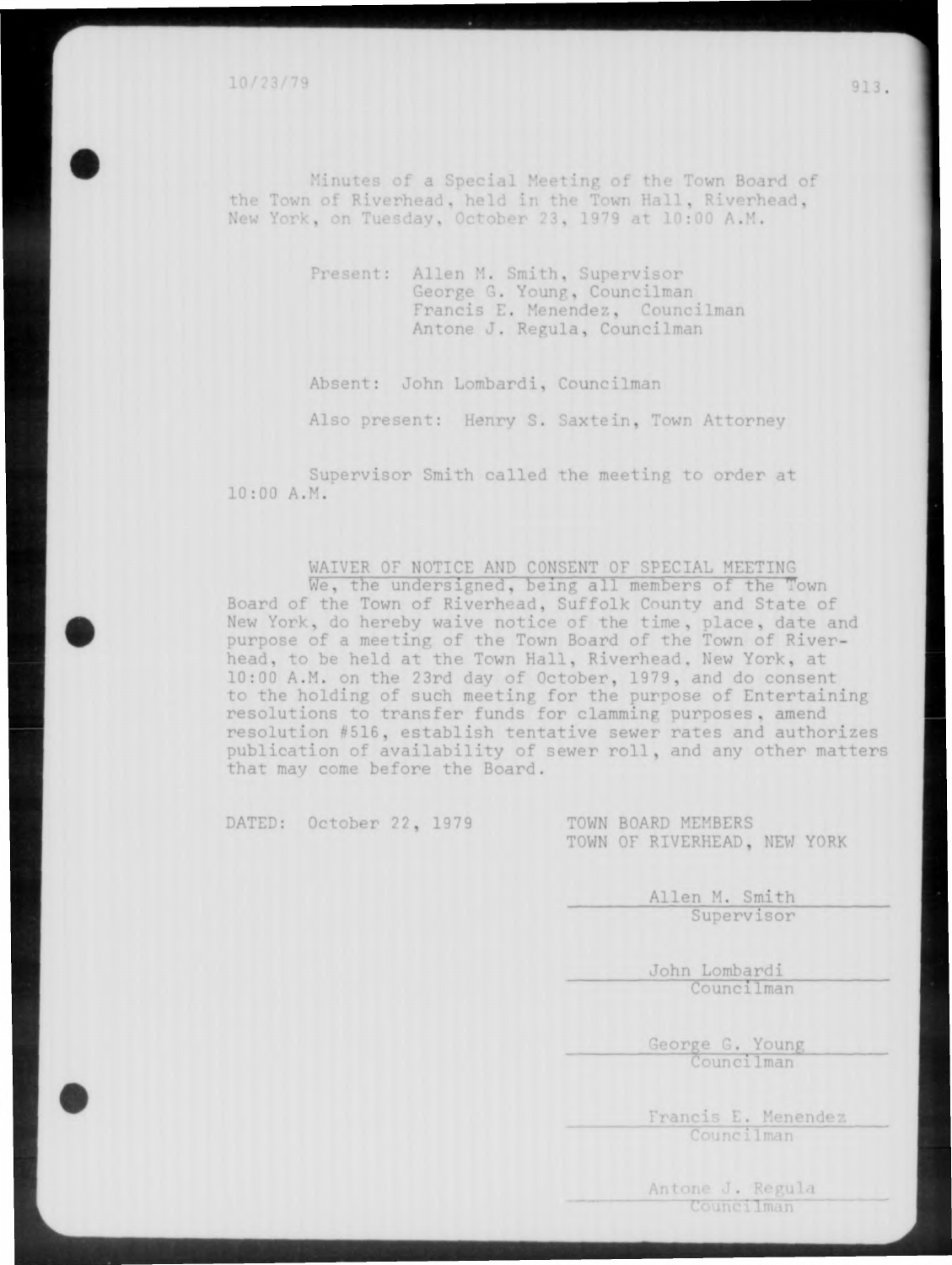TRANSFER OF FUNDS #520 Councilman Regula offered the following resolution which was seconded by Councilman Young. RESOLVED, that the Supervisor be, and hereby is, authorized to transfer the following General Town Accounts: FROM: A1355.400 - - Tax Assessor Contractual Fund \$175.00 TO: A1355.200 - - Tax Assessor Equipment Fund \$175.00 AND: FROM: A8810.400 - - Buoy Lights \$1,500.00

TO:

A8090.000 Conservation \$1,500.00

RESOLUTIONS

The vote, Regula, Yes, Lombardi, Absent, Menendez, Yes, Young, Yes, and Smith, Yes. The resolution was thereupon declared duly adopted.

#521 AUTHORIZING TOWN CLERK PUBLISH AND POST NOTICE RE: FEDERAL REVENUE SHARING & ANTI-RECESSION Councilman Young offered the following resolution which was seconded by Councilman Menendez.

BE IT RESOLVED, that the Town Clerk be and is hereby authorized to publish and post legal notice regarding the actual expenditures of both Regular Federal Revenue Sharing and Anti-Recession Fiscal Assistance (ARFA) Funds for the Town of Riverhead for the Fiscal year ending December 31, 1979,

The Legal Notice Being:

Notice is hereby given that the Bureau of the Consensus' 1979 survey of Municipal Finances, which includes Regular Federal Revenue Sharing and Anti-recession expenditures , has been completed. This report and its supportive documents may be examined by the general public at the office of the Town Accountant during regular business hours.

The vote, Regula, Yes, Lombardi, Absent, Yes, Menendez, Yes, Young, Yes, and Smith, Yes. The resolution was thereupon declared duly adopted.